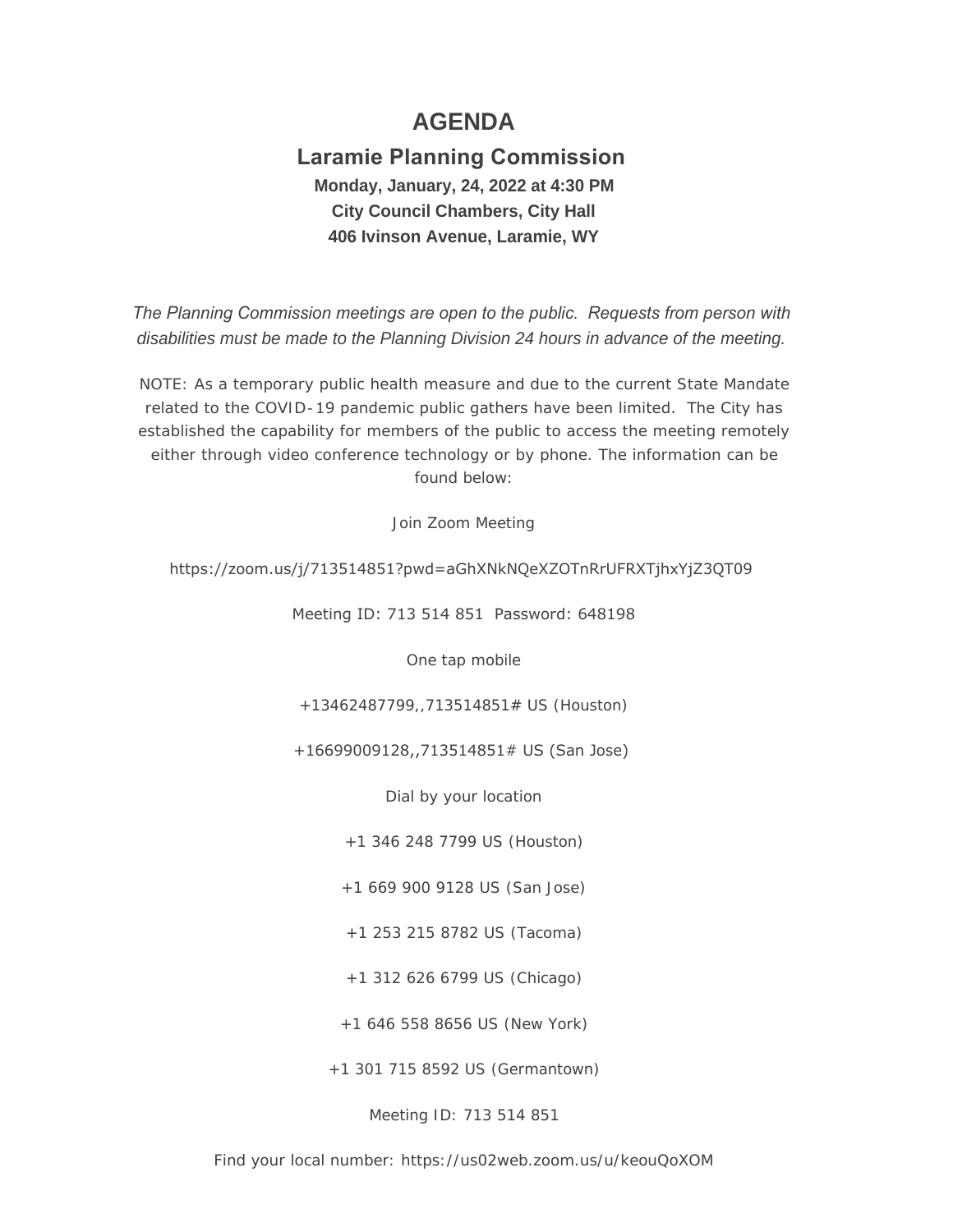- **Call To Order/Roll Call 1.**
- **Approval Of Agenda And Minutes 2.**
- **Changes And Approval Of Agenda 2.A.**
- **Planning Commission Meeting Minutes 2.B.**
	- **LPC Minutes 11.22.2021 2.B.i.**

Documents:

[LPC Minutes 11-22-2021.Pdf](https://cityoflaramie.org/AgendaCenter/ViewFile/Item/11703?fileID=15659)

**LPC Minutes 12.13.2021 2.B.ii.**

Documents:

#### [LPC Minutes 12-13-2021.Pdf](https://cityoflaramie.org/AgendaCenter/ViewFile/Item/11704?fileID=15660)

- **Citizen Comments - Non-Agenda Related Topics – No Action Can Be Taken 3.**
- **Planning Commission And Staff Reports And Comments 4.**
- **Disclosures – Ex-Parte Communications; Potential Conflicts Of Interest 5.**
- **Current Planning Projects 6.**
- **Old Business: 6.A.**
- **New Business: 6.B.**
	- **CUP-21-11: 107 S. 7th St.--Family Child Care Center 6.B.i.** FILE: CUP-21-11: 107 S. 7 St.—Family Child Care Center

REQUEST: A Conditional Use Permit for operation of a Family Child Care Center

LOCATION: 107 S. 7 St.—Trinity Lutheran Church

APPLICANT: Rachel Franz (Sunflower Day School)

OWNER: Trinity Lutheran Church (Pastor Nathan Keith)

ZONING: R3 (Multi-Family Residential)

PURPOSE: Establishment of a Family Child Care Center not to exceed fifteen (15) children.

PREPARED BY: Philipp Gabathuler, Principal Planner

Documents: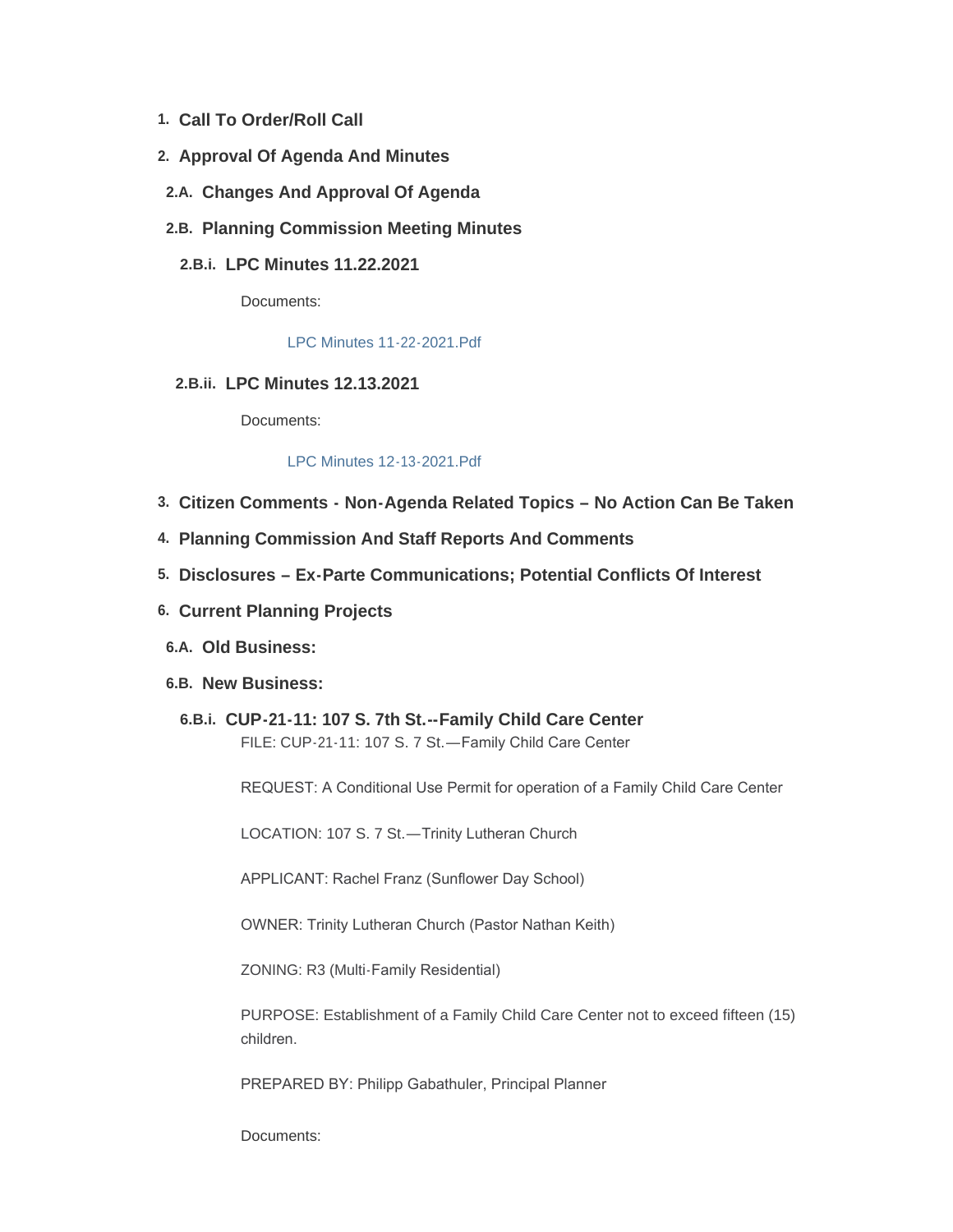[CUP-21-11 Staff Report\\_.Pdf](https://cityoflaramie.org/AgendaCenter/ViewFile/Item/11715?fileID=15668) [Cover Letter--107 S. 7th St. Daycare--Trinity Lutheran Church.pdf](https://cityoflaramie.org/AgendaCenter/ViewFile/Item/11715?fileID=15669) [Vicininty Map--107 S. 7th St. Daycare--Trinity Lutheran Church.pdf](https://cityoflaramie.org/AgendaCenter/ViewFile/Item/11715?fileID=15670)

## **CUP-21-09: 1171 & 1271 W Baker Street – Campground, RV Park And 6.B.ii. Travel Trailer Park Expansion**

**FILE:** CUP-21-09: 1171 & 1271 W Baker Street – Campground, RV Park and Travel Trailer Park Expansion

**REQUEST:** A Conditional Use Permit to allow for a Campground, RV Park and Travel Trailer Park within a B2 zoning district to Expand

**LOCATION:** 1171 & 1271 W Baker Street

**APPLICANT:** KOAM Properties/Nick Briskey

**OWNER:** KOAM Properties/Nick Briskey

**ZONING:** B2 (Business) Zoning District

**PREPARED BY:** Derek T. Teini, AICP, Planning Manager

Documents:

[CUP-21-09 Staff Report.pdf](https://cityoflaramie.org/AgendaCenter/ViewFile/Item/11706?fileID=15663)

## **Submittal Schedules For Calendar Year 2022 6.B.iii.**

Documents:

[Planning Submittal Schedules 2022 Final.pdf](https://cityoflaramie.org/AgendaCenter/ViewFile/Item/11652?fileID=15570)

#### **Long Range Planning Projects 7.**

#### **SolSmart Zoning Review Presentation 7.A.**

Documents:

[SolSmart Zoning Review Update 1.24.2022.Pdf](https://cityoflaramie.org/AgendaCenter/ViewFile/Item/11658?fileID=15590) [PZ-1\\_Zoning Review\\_Laramie.pdf](https://cityoflaramie.org/AgendaCenter/ViewFile/Item/11658?fileID=15591)

**Variances (Sitting As Board Of Adjustment) 8.** (Swearing in of witnesses)

#### **Board Of Appeals 9.**

**A-22-01 Appeal Of LMC 8.32.230 Related To The Cost Of Abatement For 9.A. 5859 Old Highway 130**

**FILE:** A-22-01 Appeal of LMC 8.32.230 related to the cost of abatement for 5859 Old Highway 130